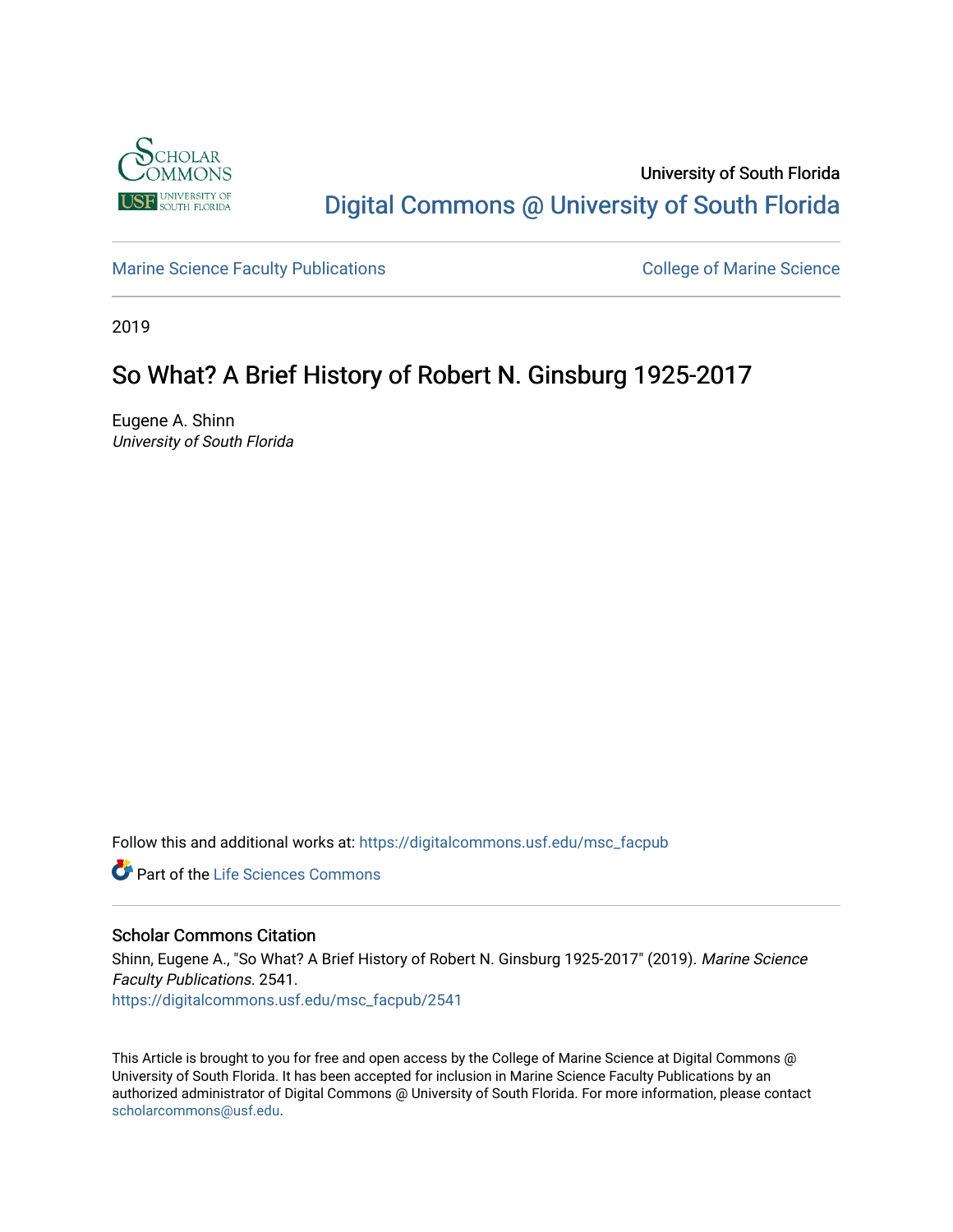DOI: 10.1002/dep2.76

#### **LETTER**



# **So what? A brief history of Robert N. Ginsburg 1925‐2017**

Few individuals have influenced the course of carbonate geology more over the past 60+ years than Robert Nathan Ginsburg. Had he not set the course, comparative sedimentology as we now know it might never have flourished (Figure 1). Equally important was Bob's rare ability to influence those around him to think, to ask the 'So what?' or 'What does it mean?' questions that we so often forget to ask. Bob could be likened to a Renaissance man, a visiting scholar from past centuries. His approach to science was both philosophical and pragmatic, a natural historian's attitude that at first seemed out of step with today's high-tech black-box science.

Born 26 April 1925, in Wichita Falls, Texas, the son of Joseph W. Ginsburg, an independent oilman, Bob grew up in both the East Texas and Illinois Basin oil booms. Schooling began in Dallas followed by Junior High at Tyler, Texas, where he played football until he was injured competing with the school's archrivals from Kilgor. When the family followed the oil boom to Mt. Vernon, Illinois, Bob attended high school there and spent his spare time playing billiards, developing, as he once said, 'my powers of concentration'.

In 1941, Bob moved back to Texas, this time to become a Texas Aggie, but the military decided his eyesight was too poor for service, so it was back to Mt. Vernon to attend the University of Illinois. Working part‐time in a boiler factory, Bob was a card‐carrying member of the International Brotherhood of Boilermakers; thus, when the army decided his eyesight was not so bad after all, he was accepted and given the title 'Welder's Helper'. Bob made the rank of Corporal at Ft. Leonard Wood, training farmers to march, and soon found himself on a troop ship bound for Leyte in the Philippines. There his boilermaker skills were put to good use assembling landing craft. With the war's end and a case of hookworm contracted in Manila, Bob spent 25 days of continuous seasickness crossing the stormy Pacific Ocean to San Francisco.

Home again, he spent the summer picking peaches. After meeting a French girl, Bob fell in love with all things French. So, with his G.I. Bill, Bob moved to Paris where he lived in Bohemian style in a Left Bank apartment enjoying the opera every night followed by champagne and roast goose at midnight. By day, he was a serious student of the French language at the Sorbonne.

All good things must come to an end, and Bob returned to the University of Illinois to continue French language studies. The school had no French programme but did have a smorgasbord of courses designed especially for GIs who did not know what to do with themselves. One of these courses was geology. Bob made another big move at the same time—he went from boilermaker to waiter in the Faculty Club.

One day, an influential professor at the University of Illinois encouraged Bob to check out the University of Chicago the next time he visited his sister in the Windy City. He did, and before he could escape, a counsellor had signed him up for Chicago's famous field camp at Baraboo. It was, in Bob's words, a 'sort of do‐it‐yourself affair where you map, describe, and try to figure out how potholes formed… Mostly unguided'. Everyone has a turning point, and this was Bob's, fortunately for all of us. The professor who encouraged that trip to Chicago was Jack Hough, who as many may know, became editor of the *Journal of Sedimentary Petrology*. Bob earned his Master's Degree at Chicago specifically so he could join an oil company and go overseas. Unfortunately, timing was bad since the companies were not hiring, so he decided to go on for his Ph.D. (sound familiar?). But, what would be his dissertation subject? Someone came up with a catalogue advertising Fellowships at the University of Miami



**FIGURE 1** Bob Ginsburg in his element examining mud from Florida Bay

This is an open access article under the terms of the Creative Commons Attribution License, which permits use, distribution and reproduction in any medium, provided the original work is properly cited.

<sup>© 2019</sup> The Authors. *The Depositional Record* published by John Wiley & Sons Ltd on behalf of International Association of Sedimentologists.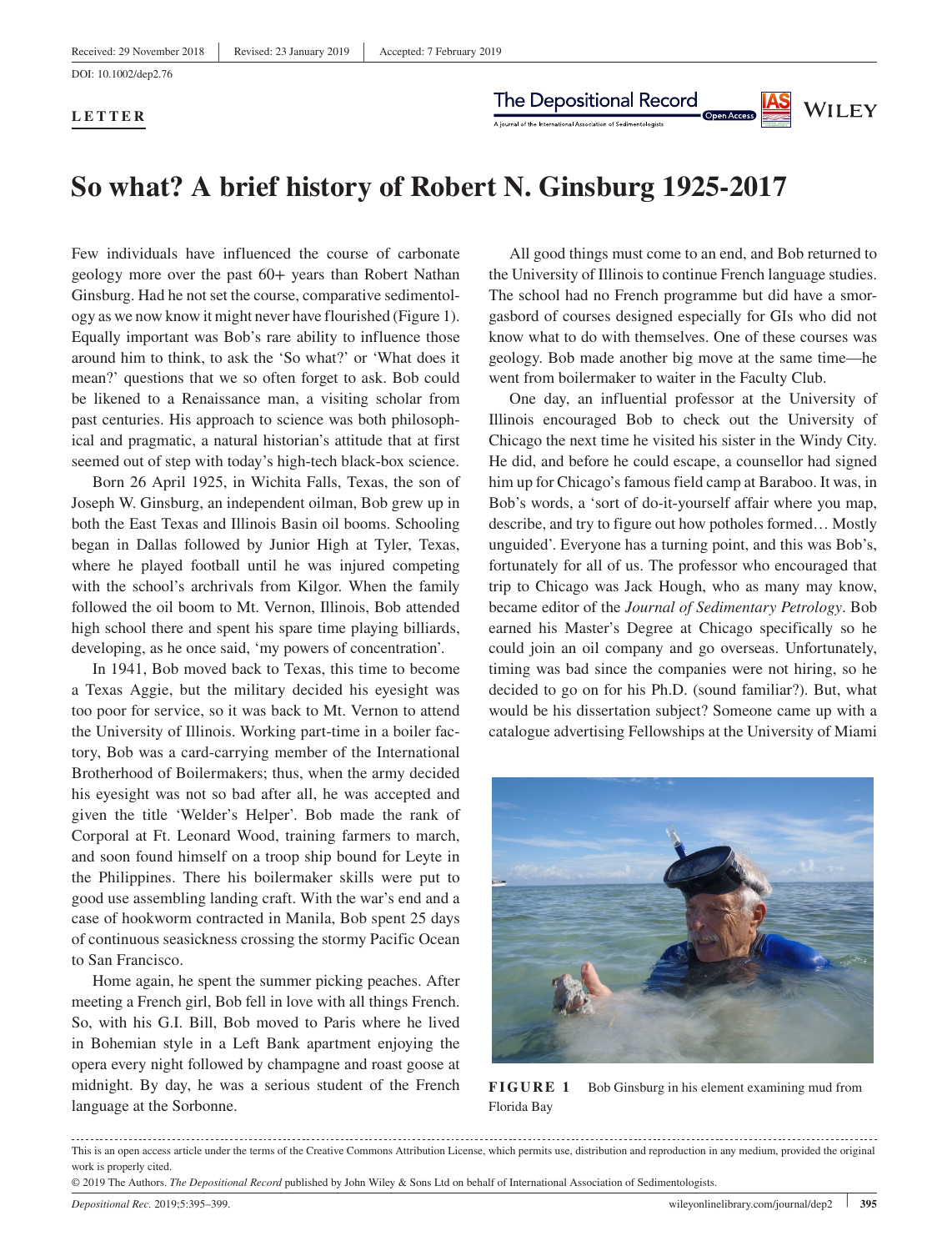in Florida. When he asked Jack Hough about Miami, Jack admitted he had never heard of the place. In fact, no one that far north had heard of the University of Miami. Bob drove south for the interview anyway. He was on a mission, an idea he wanted to test. He wanted to determine the process by which sediment became rock. It seemed straightforward enough. All you had to do was dig a hole or push a core tube a few feet into the sediment until it stopped. That would be the zone of transition from sediment to rock. He got the Fellowship (about \$3,000) and began his research. Of course, the problem turned out to be more difficult than expected, so difficult in fact that many scientists are still working on it today. He did find some beachrock at Dry Tortugas and some laminated soilstone crusts, which he mistakenly thought were lithified algal mats. His research led to a National Science Foundation grant to study algal mats, and his professor, Francis Pettijohn, obtained for him some funds from the American Petroleum Institute's Project 51. It was also about this time that Jack Hough, who by then knew there really was a University of Miami, encouraged another student to move south; thus began Bob's long affiliation with Mike Lloyd (Figure 2). Together they had many experiences, including a Navy project during which they dropped mines around the Key West Naval Base to see whether they would sink into the lime‐mud bottom. Bob completed his Ph.D. dissertation and obtained his degree from the University of Chicago under a truly impressive cadre of professors: Francis Pettijohn, Heinz Lowenstam, Julian Goldsmith, Robert Balk, J Harlan Bretz and Marvin Weller. The University was at that time a place where you could go to the cafeteria and rub elbows with Enrico Fermi, Harold Urey or Bill Libby. It was the time and place where Lowenstam and Urey were pioneering the use of isotopic analysis for measuring palaeotemperatures from marine shells. It was a golden era at the University of Chicago, and the geology students



**FIGURE 2** Bob Ginsburg and Michael Lloyd both in their early 30s examining sediment cores of a Florida Bay lime‐mud bank

were equally golden. These students became what many geologists began calling the 'Chicago Mafia'. They included Cesare Emiliani, Keith Chave, Paul Potter, Ray Siever, Gerald Wasserburg, Saul Silverman, Meyer Rubin, George Edwards, Irv Friedman, Oiva Joensuu, Harmon Craig and Bob Nanz, to name a few.

One day, between slogging through the muds of Florida Bay and finishing his dissertation, some oil guys visited Bob. Back in Houston, Shell Development Company was putting together a research team. Sam Gershinowitz had the audacious uniformitarian idea that study of modern sediments might somehow help find oil. Former Chicagoan Bob Nanz was studying sand‐grain orientation on beaches when Gershinowitz suggested that maybe they should also do something with carbonates. A decision was reached to visit Miami and see what those kids had to offer. One of the oil guys who visited was Rufus LeBlanc. He hired Bob and Mike on the spot. It was 1954, and together Bob and Mike found an old apartment house in Coral Gables, Florida, put out a shingle, and began what became famous in the carbonate world as the 'Coral Gables Office' of Shell Development (Figure 3). That office soon was visited regularly by a worldwide elite of carbonate researchers, not to mention several hundred exploration geologists, who participated in the dozens of modern carbonate field trips Bob and Mike conducted. It was the beginning of the golden years of research at Shell and also the start of yet another geological Mafia. It was truly a golden period for Bob, for he met and married Helen Sloan. Helen was a playwright in residence, a teacher of creative writing at the University of Miami, an artist and truly an inspiration to Bob until her passing in the 1970s. Helen was well known within the creative artists' community in Coconut Grove where she commissioned a local artist to design a sign for the front door of Shell's Coral Gables office. However, its unique design consisting of fired pottery clay was not appreciated by managers at Shell headquarters but was treasured by Bob's Coral Gables office staff (Figure 3).

In 1958, I became a junior member of the Shell Mafia, a starving, semi‐barefoot young father with a near useless BS degree in biology. It was here that I witnessed and experienced the magnetic influence Bob had with people, an influence that reached all the way back to the larger Mafia at Shell headquarters in Houston. It was openly acknowledged that Bob and the work he and his associates conducted at Coral Gables provided stimulation and new ideas for testing by those working both in the Houston laboratory as well as the oil patch. This new Mafia included Ken Hsu, James Lee Wilson, Gordon Rittenhouse, Bob Nanz, Rufus LeBlanc, Dick Rezak, Frank Lozo, Perry Roehl, Bob Perkins, Ron Perkins, Clyde Moore, Raymond Murray, Peter Weyl, Kenneth Deffeyes, Bob Dunham, Doris Curtis, Ike Smith, Paul Enos, Barney Wilson, Barney Bernard, Bob Schneider, John Macallum, Mike Lloyd, Pete Rose and George Herman.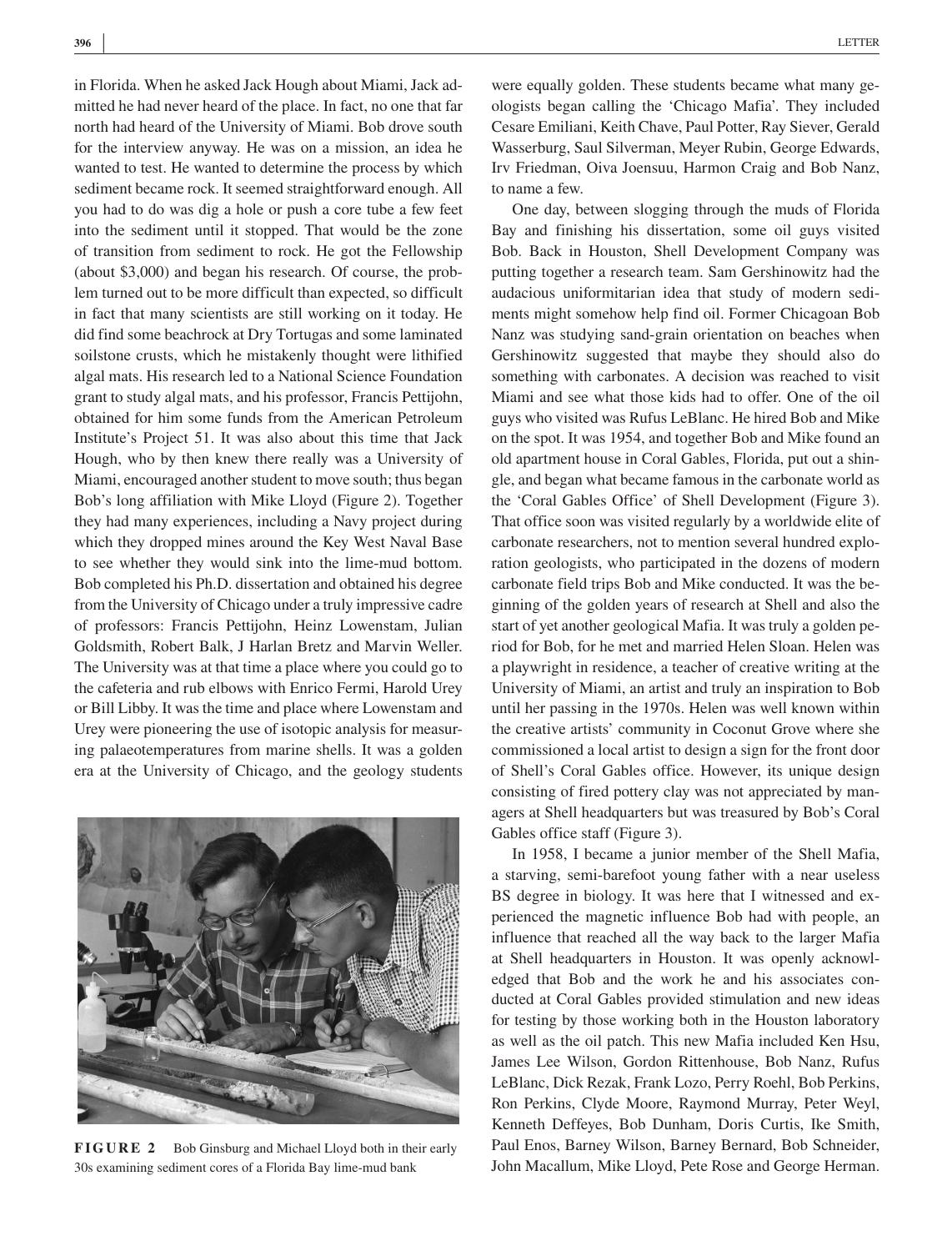

**FIGURE 3** Early days of the 'Coral Gables Office' staff celebrating the creative unofficial Shell Development sign. Left to right: Geologists Ted Cook, Ernie Bronson, Secretary Joy, Ken Stockman, Supervisor Robert Ginsburg and Technician Peter Anderson. Kneeling are Mahlon Ball and Gene Shinn

The list of famous geologists Bob inspired could go on and on. With colleagues such as those, how could it have not been the golden age of research at Shell? In fact, many of us believe the golden age of science in general was between 1955 and 1973. Researchers were relatively unfettered by rules, regulations, research permits and bureaucracy in general. New ideas were king and ruled the day.

As soon as I joined Bob's team, I was introduced to the sticky and smelly lime mud of Florida Bay. Bob had begun his career studying the origin of lime mud and the lime mudstone that comprises so much of the geologic record. Bob thrived on gooey lime mud and loved to teach in the field (Figure 1). So with shovel and core tubes in hand, I quickly found myself shovelling the limy goo and loved it (Figure 4A, B). Bob's work and influence on geology and geologists did not end there. In 1965, Bob gave up industrial research to be a professor of geology and oceanography at Johns Hopkins University, where he was reunited with Francis Pettijohn. He applied his magical influence there as well, first on Owen Bricker, with whom he taught summer courses at the Bermuda Biological Station, and then on Lawrence Hardie. With Bricker he studied cements, especially submarine cements, a new hot topic at the time, and soon after, Bricker published his book on cements. Bob next stimulated Hardie to pursue studies on the Andros Island tidal flats in the Bahamas. Hardie too published a book on the subject. Academic life, faculty meetings and especially the climate in Baltimore eventually wore thin. Bob and Helen moved back to Miami in 1970 to establish the University of Miami's Comparative Sedimentology Laboratory. Cesare Emiliani convinced Bob to set up his academic headquarters on Fisher Island just



**FIGURE 4** (A) Resting after digging lime mud for study of algal mats on Crane Key in Florida Bay. Left to right: Paul Enos, Eugene Shinn, Ron Perkins and Bob Ginsburg. (B) Recreation of the 1964 photograph on the occasion of the author's retirement from USGS in 2006, Bob was 81

south of Miami Beach. Soon after his arrival, Bob set up an Industrial Associates Program (before Industrial Associates Programs were in vogue) and was joined by Noel James. Bob jokingly called it his 'one elephant circus'. The rest is history. In 1974, Wolfgang Schlager joined Bob at about the same time I was setting up a USGS office in an empty Fisher Island building next door. Former Shell oil geologist Pete Rose had become Chief of the USGS Oil and Gas Branch. He hired Robert Halley, Harold Hudson, Barbara Lidz and me to start a USGS field station for the study of modern carbonate sediments. Becoming neighbours on Fisher Island, I had numerous opportunities to observe the Ginsburg magic at work. His students had the privilege of doing dissertations in frontier areas of science—from the deep oceans to the shallows, from the surface to the subsurface. Not only did he and his students do pioneering research, his students were also frequently tested by interaction with their industry sponsors' representatives. At one time, there were a dozen companies sponsoring their work. The Fisher Island Mafia was flourishing.

Bob's accomplishments were outstanding. I often said he could talk anyone into doing anything. Thus, with industry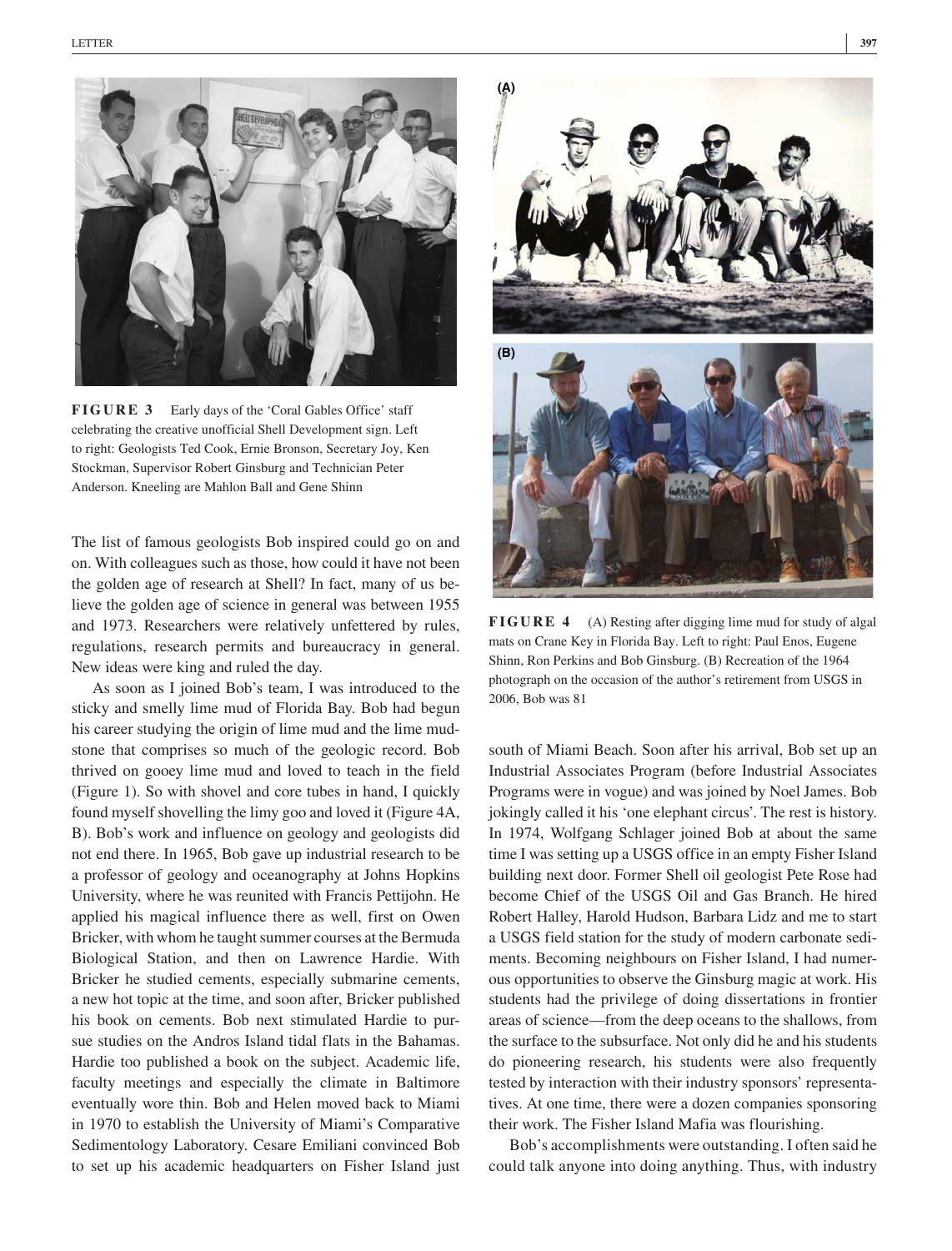sponsors and a jack-up drill rig with crew, he drilled a transect of deep core holes on the western edge of the Great Bahama Bank. With the aid of Peter Swart who joined the University of Miami from England in 1983, those cores demonstrated how and when the bank had accreted into the Straits of Florida. Many student papers and dissertations resulted, and micropalaeontological age dating by my close colleague Barbara Lidz played a vital role in core and bank development interpretations. I never saw any sign of letup. Bob remained active and served on numerous committees while also a Fellow of the GSA and President of the SEPM. Under Bob's influence, the first SEPM poster session was undertaken at the 1970 convention in Houston. Today, we cannot imagine a convention without poster sessions. He also instigated SEPM's Research Group meetings, where specialists met informally each year. Some meetings became somewhat rancorous when fuelled by adult beverages. As a one‐man organizer, especially of meetings, Bob had no match. His meetings and symposia included a weeklong conference on tidal deposits and a proceedings volume he personally edited, a conference on comparative sedimentology that produced five published papers and two reef symposia including the prestigious Third International Coral Reef Symposium held in Miami in 1977. I had the privilege of conducting two field trips, and colleague Barbara Lidz edited the two thick proceedings volumes. Between other duties, Bob found time each year to conduct four to six modern carbonate field courses, each one a week long, and of course, he was a much sought out lecturer. One could fill a book with places where he lectured, including a 15‐university sweep as an AAPG Distinguished Lecturer.

Bob won many honours, ranging from a Gold Medal from the Florida Academy of Sciences, the Senior Queens Fellowship in Australia and the Cloos Scholar (Lectureship) at Johns Hopkins. He was on the Advisory Committee for the Department of Geology at Tulane University and was a SEPM Twenhofel Medalist. Bob's list of publications is too long to note here but also to his credit was the authorship and co‐authorship of three books. He had edited and published 10 separate guidebooks to various areas of geological interest in the Caribbean. The guidebooks are part of the *Sedimenta* Series, which he originated while managing the Comparative Sedimentology Laboratory. The series includes three *Milestone in Geology* volumes that he edited: *Sorby on Sedimentology*, *Sorby on Geology* and *Johannes Walther on Reefs*. How did he do it? I often said, 'had Bob decided to be a juggler, he would have made the *Guinness Book of Records* for keeping the most balls in the air'. That was an idea expressed on Fisher Island in a photograph (Figure 5) taken on his 50th birthday.

Bob often seemed to thrive on adversity. Given a choice between a simple way to accomplish something and a difficult way, he would predictably choose the latter. Any



**FIGURE 5** Presentation of a cartoon poster prepared by J. Harold Hudson at an outdoor party on Fisher Island celebrating Bob's 50th birthday. Creative poster playfully depicts Bob's ability to juggle and manage dozens of ideas and projects while balancing the twoperson research submarine *Nekton* on his nose



**FIGURE 6** Robert Ginsburg and the author surrounded by past students from the University of Miami. Back Row: Gregor Eberli, Robert Ginsburg, Gene Shinn and Mitch Harris. Front Row: Noelle Van Ee, Sam Reid, Michael Zeller, Kelly Jackson, Amanda Oehlert, and Quinn Devlin

alternative would simply be what he called 'expediency', something he always avoided; 'there's no stimulation in expediency'.